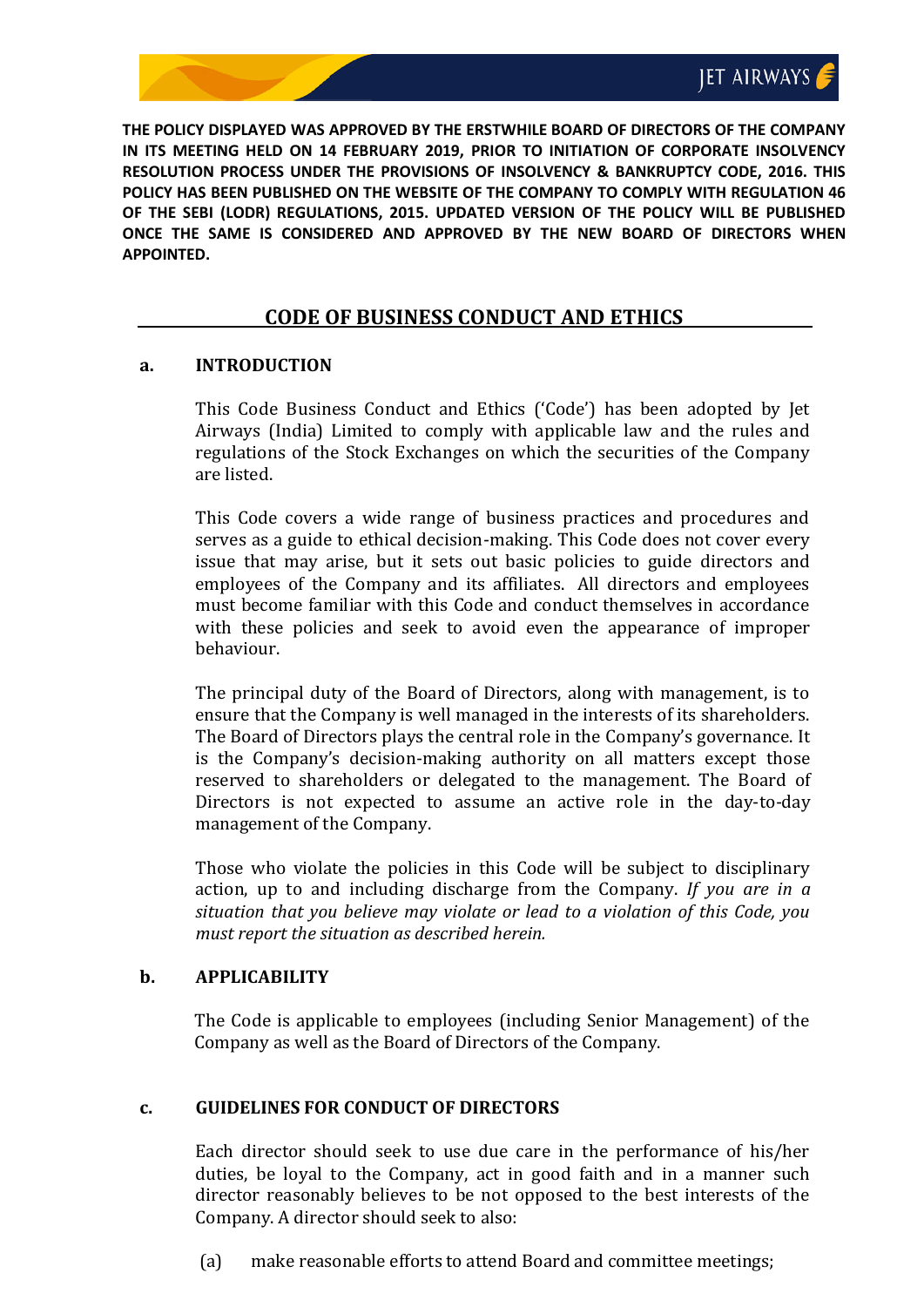- (b) dedicate time and attention to the Company;
- (c) seek to comply with all applicable laws, regulations, confidentiality obligations and corporate policies of the Company.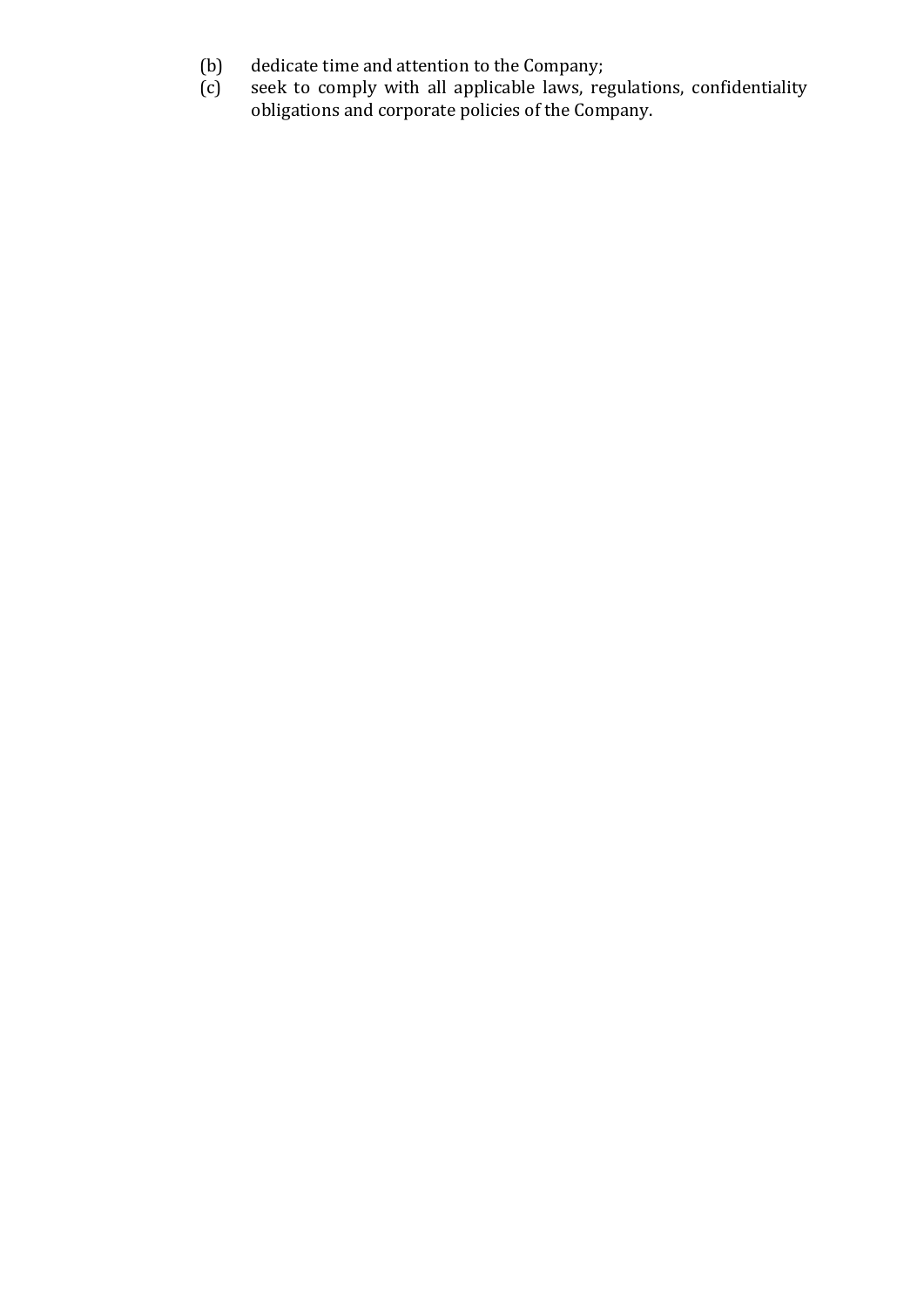(d) An Independent Director, as defined in the Companies Act, 2013 and SEBI (Listing Regulations and Disclosure Requirements) Regulations, 2015, shall be subject to certain additional duties as set out in Annexure A.

#### **d. CORPORATE BUSINESS OPPORTUNITIES**

In carrying out their duties and responsibilities, employees and directors are prohibited from:

- (a) appropriating corporate business opportunities for themselves that are discovered through the use of Company resources or information or their position as directors or employees;
- (b) using Company resources or information, or their position as directors or employees, for personal gain; and
- (c) competing with the Company, directly or indirectly.

A corporate business opportunity is an opportunity (1) which is in the Company's line of business or proposed expansion or diversification, (2) which the Company is financially able to undertake and (3) which may be of interest to the Company.

A director or employee who learns of such a corporate business opportunity and who wishes to avail of it should first disclose such opportunity to the Company's Board of Directors. If the Board of Directors determines that the Company does not have an actual or expected interest in such opportunity, then, and only then, may the director or employee avail of it, provided that the director or employee has not wrongfully utilized the Company's resources in order to acquire such opportunity.

### **e. CONFLICTS OF INTEREST**

A "conflict of interest" occurs when the private interest of an employee or director interferes in any way – or even appears to interfere – with the interests of the Company. A conflict situation can arise when an employee or director takes actions or has interests that may make it difficult to perform his or her work objectively and effectively. Conflicts of interest also arise when an employee or director or a member of his or her family, receives improper personal benefits as a result of his or her position in the Company. Each employee and director should avoid having his or her private interests interfere with (i) the interests of the Company or (ii) his or her ability to perform his or her duties and responsibilities objectively and effectively.

Employees and directors should avoid receiving, or permitting members of their immediate family to receive, improper personal benefits from the Company, including loans from or guarantees of obligations by the Company. A director or a member of the Senior Management should make a full disclosure to the Board of any transaction or relationship that such a director reasonably expects could give rise to an actual conflict of interest with the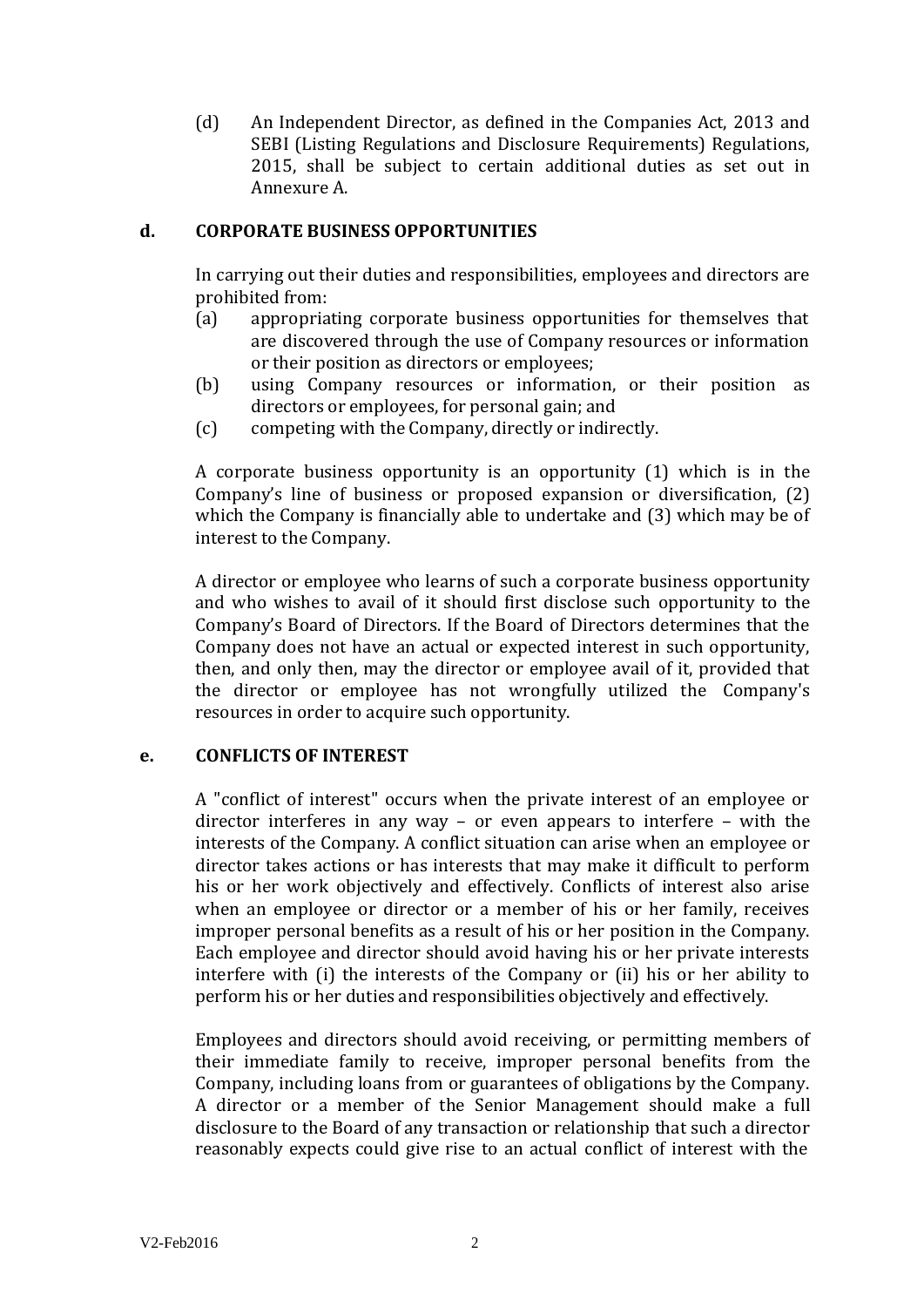Company and seek the Board's authorization to pursue such transactions or relationships.

#### **f. COMPANY PROPERTY**

In carrying out their duties and responsibilities, all employees and directors should endeavor to protect the Company's assets and proprietary information, and ensure that the same are being used by the Company and its employees only for legitimate business purposes of the Company. Any suspected incident of fraud, mismanagement of Company assets or theft should be immediately reported as per the procedure laid down in the Whistle Blower Policy of the Company which is hosted on its website.

### **g. CONFIDENTIAL INFORMATION**

Employees and directors should maintain the confidentiality of confidential information entrusted to them in carrying out their duties and responsibilities, except where disclosure is approved by the Company or legally mandated or if such information is already in the public domain. Confidential information includes all non-public information that might be of use to competitors, or harmful to the Company or its customers, if disclosed. The Company's confidential information shall not be inappropriately disclosed or used for the personal gain or advantage of anyone other than the Company. These obligations apply while employed or serving as a director of the Company even after employment or the director's term with the Company ends.

### **h. FAIR DEALING**

In carrying out their duties and responsibilities, employees and directors should endeavor to deal fairly, and should promote fair dealing by the Company, its employees and agents, with customers, suppliers and competitors.

No employee or director should seek to take unfair advantage of anyone (including the Company) through manipulation, concealment, abuse of privileged information, misrepresentation of material facts or any other unfair dealing practice.

### **i. COMPLIANCE WITH LAWS AND REGULATIONS**

In carrying out their duties and responsibilities, directors and employees must comply with applicable laws, rules and regulations. In addition, if any director or employee becomes aware of any information that he or she believes constitutes evidence of a violation of any securities or other laws, rules or regulations applicable to the Company or the operation of its business, by the Company, any employee or director, then such employee or director should report such information as per the procedure laid down in the Whistle Blower Policy of the Company which is hosted on its website.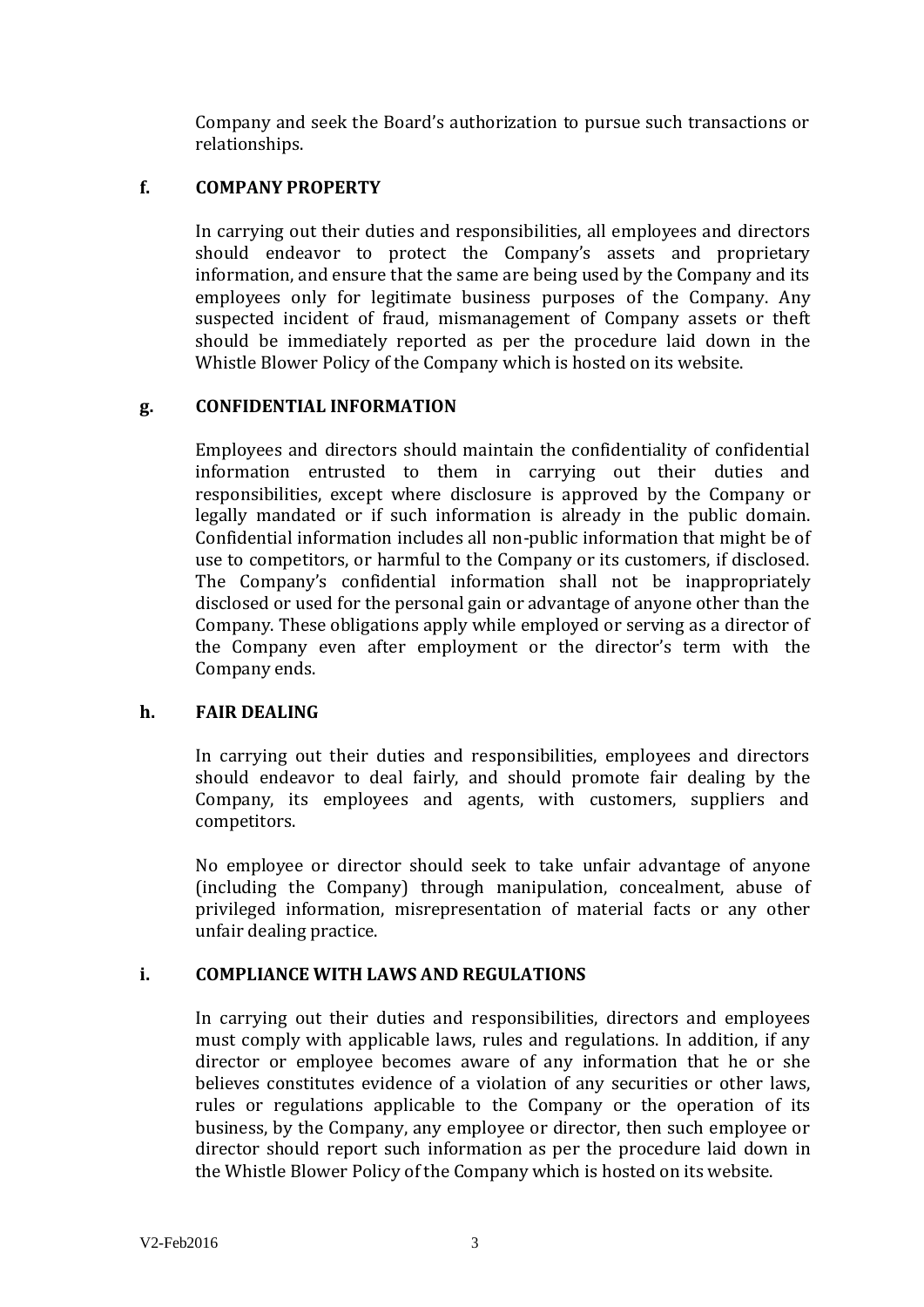### **j. INSIDER TRADING**

Employees and directors should observe all applicable laws and regulations including the Company's policies and codes as applicable to them with respect to the purchase, sale or otherwise dealing in the Company's securities, either on their own or through their Relative.

All non-public information about the Company should be considered confidential information. To use non-public information for personal financial benefit or to "tip" others who might make an investment decision on the basis of this information is not only unethical but also illegal. A more detailed discussion of the insider trading laws can be found in the Company's Code of Internal Procedures and Conduct for Regulating, Monitoring and Reporting of Trading by Insiders.

It is the responsibility of each employee and director to become familiar with and understand these laws, regulations, policies and codes, and to seek further explanations and advice concerning their interpretation, if required.

### **k. ENCOURAGING THE REPORTING OF ILLEGAL OR UNETHICAL BEHAVIOUR**

Directors and employees should endeavor to promote ethical behaviour and to encourage employees to report evidence of illegal or unethical behaviour to appropriate Company personnel. It is the policy of the Company to not allow retaliation against any employee who makes a good faith report about a possible violation of this Code.

Suspected violations of this Code may be reported to the Chairman of the Board or the Chairman of the Audit Committee. All reported violations will be appropriately investigated. When in doubt of the best course of action in a particular situation, employees are encouraged to talk promptly to their supervisor, managers or the Head of Human Resources. Employees are expected to fully cooperate in internal investigations of misconduct.

A director charged with a violation of this Code should not participate in a vote of a Committee or the Board concerning his/her alleged violation, but may be present at a meeting of the Board or of a Committee convened for that purpose.

## *Special Reporting Obligations and Procedures Relating to Concerns Regarding Accounting or Auditing Practices*

Employees should bring to the attention of the Compliance Officer any questions, concerns or complaints they may have regarding accounting, internal accounting controls or auditing matters. A perceived wrongdoing or an act for Whistle Blowing may be reported by a Whistle Blower in oral or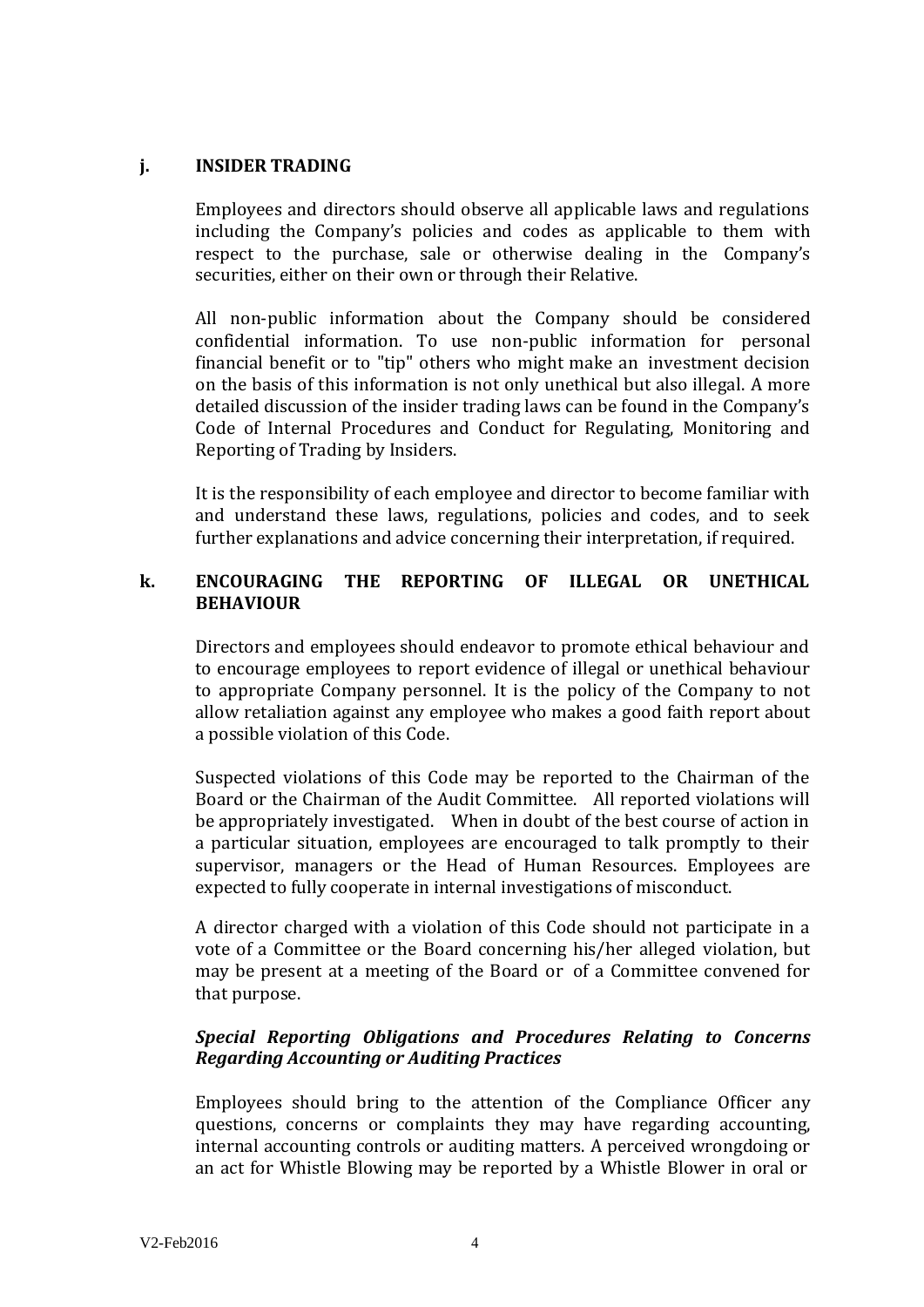written form as per the procedure laid down in the Whistle Blower Policy of the Company which is hosted on its website.

### **l. RECORD KEEPING; REPORTING**

The Company requires honest and accurate recording and reporting of information in order to make responsible business decisions. All of the Company's books, records, accounts and financial statements must be maintained in reasonable detail, must appropriately reflect the Company's transactions and must conform both to applicable legal requirements and to the Company's system of internal controls. Records and documents should always be retained or destroyed according to the Company's record retention policies.

The Company shall provide full, fair, accurate, timely, and understandable disclosure in all reports and documents that it files with, or submits to, any governmental agency or securities exchange, and in other public communications made by the registrant.

All directors and employees are expected to read the Code which is hosted on the Company's website and periodically circulated to the employees through internal communications.

Each director and member of the Senior Management of the Company are required to provide the following annual confirmations:

- Confirmation of compliance with the Code (as per Annexure B)
- Disclosure of financial and commercial Transactions / Personal interest (as per Annexure C)

Note: Senior Management shall mean personnel of the company who are members of its core management team excluding Board of Directors and comprises all members of management one level below the Board of Directors and/or Executive Directors and includes all functional heads.

### **m. NO RIGHTS CREATED**

This Code sets forth guidelines for conduct of the employees and directors of the Company. This Code is not an expressed or implied contract of employment and does not create any contractual rights of any kind between the Company and its employees. In addition, all employees should understand that the Code does not modify their employment relationship, whether at will or governed by contract.

### **n. WAIVERS AND AMENDMENTS**

Any amendment to this Code must be approved by the Board of Directors.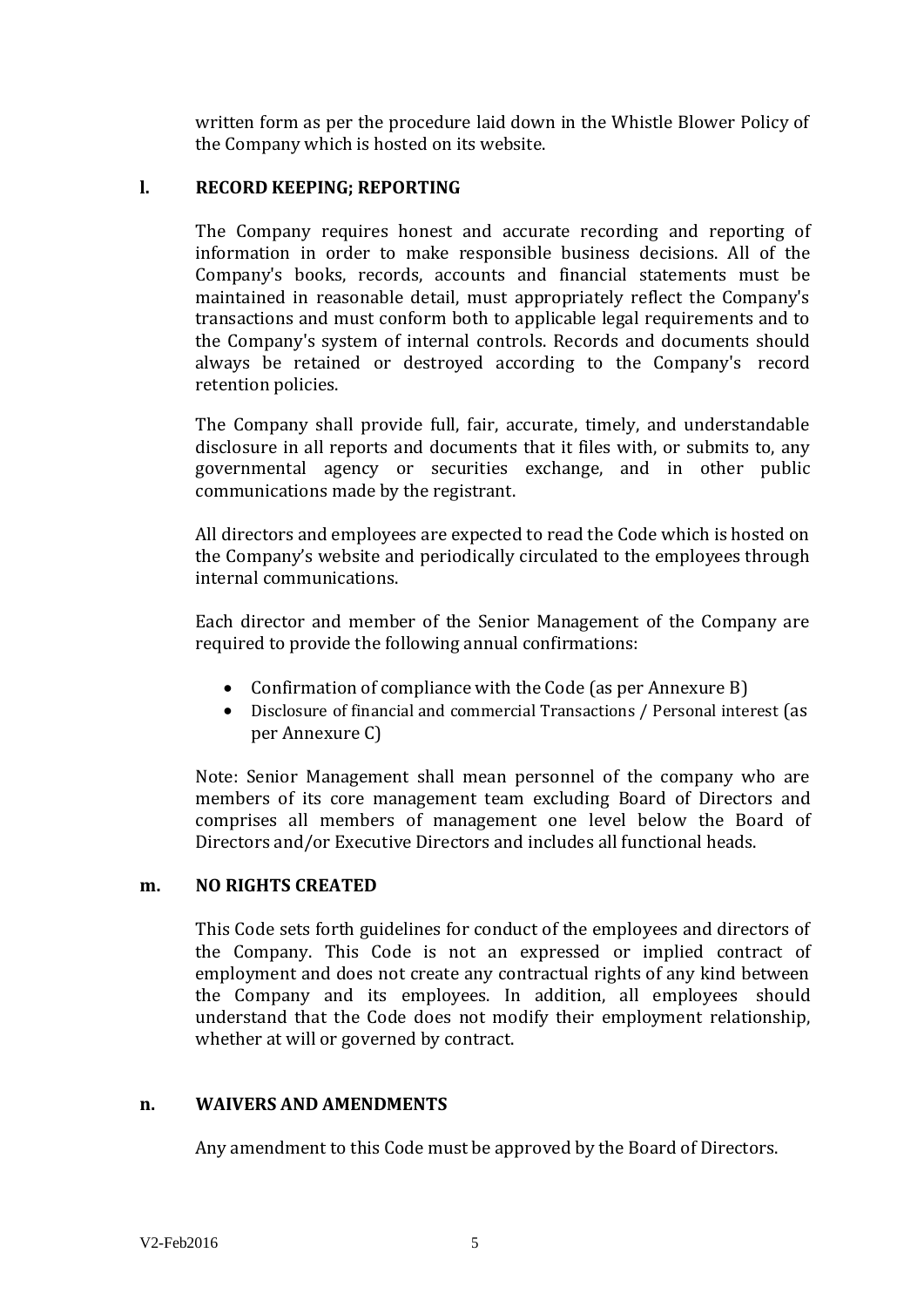Any waiver of this Code for the benefit of any employees or director of the Company may be made only by the Company's Board of Directors and shall be disclosed promptly as required by applicable laws and regulations including the rules of any exchange on which the Company's securities are listed or traded.

#### **o. COMPLIANCE STANDARDS AND PROCEDURES**

We must all work to ensure prompt and consistent action against violations of this Code. However, in some situations there may be "grey areas" for which it may be difficult to know the right thing to do. Since we cannot anticipate every situation that will arise, it is important that we have a way to approach a new question or problem. These are some steps to keep in mind:

- Make sure you have all the facts. In order to reach the right solutions, we must be as fully informed as possible.
- Ask yourself: What specifically am I being asked to do? Does it seem unethical or improper? This will enable you to focus on the specific question you are faced with, and the alternatives you have. Use your judgment and common sense; if something seems unethical or improper, it probably is.
- Clarify your responsibility and role. In most situations, there is shared responsibility. Are your colleagues informed? It may help to get others involved and discuss the problem.
- Discuss the problem with your supervisor. This is the basic guidance for all situations. In many cases, your supervisor may be more knowledgeable about the question, and will appreciate being brought into the decision-making process. Remember that it is your supervisor's responsibility to help solve problems.
- Seek help from the Company's resources. In the rare case in which it may not be appropriate to discuss an issue with your supervisor or where you do not feel comfortable approaching your supervisor with your question, discuss it with the Head of Human Resources.
- Your report of violations of this Code is in confidence and without fear of retaliation. If your situation requires that your identity be kept secret, your anonymity will be protected. The Company does not permit retaliation of any kind against employees for good faith reports of violations of this Code or questionable accounting or auditing matters. "Good faith" does not mean that you have to be right – but it does mean that you believe that you are providing truthful information. The important thing is that you bring your question or concern to our attention through one of the available channels.
- Always ask first, act later. If you are unsure of what to do in any situation, seek guidance before you act.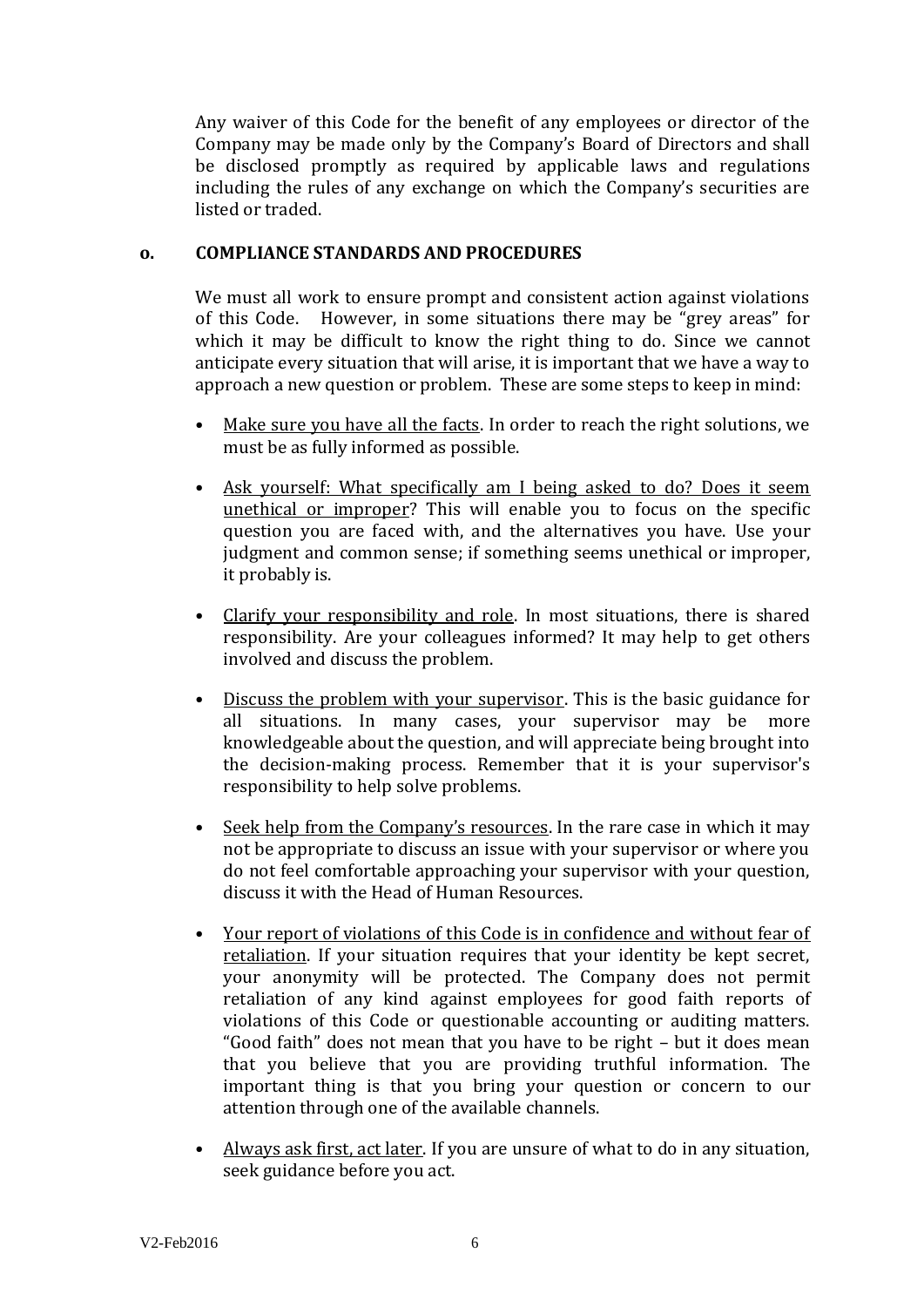#### Annexure A

#### **Additional Duties applicable to Independent Directors**

The independent directors shall:-

- 1. Undertake appropriate induction and regularly update and refresh their skills, knowledge and familiarity with the company;
- 2. Seek appropriate clarification or amplification of information and, where necessary, take and follow appropriate professional advice and opinion of outside experts at the expense of the company;
- 3. Strive to attend all meetings of the Board of Directors and of the Board committees of which he is a member;
- 4. Participate constructively and actively in the committees of the Board in which they are chairpersons or members;
- 5. Strive to attend the general meetings of the company;
- 6. Where they have concerns about the running of the company or a proposed action, ensure that these are addressed by the Board and, to the extent that they are not resolved, insist that their concerns are recorded in the minutes of the Board meeting;
- 7. Keep themselves well informed about the company and the external environment in which it operates;
- 8. Not to unfairly obstruct the functioning of an otherwise proper Board or committee of the Board;
- 9. Pay sufficient attention and ensure that adequate deliberations are held before approving related party transactions and assure themselves that the same are in the interest of the company;
- 10. Ascertain and ensure that the company has an adequate and functional vigil mechanism and to ensure
- 11. Report concerns about unethical behaviours, actual or suspected fraud or violation of the company's code of conduct or ethics policy.
- 12. Acting within his authority, assist in protecting the legitimate interests of the company, shareholders and its employees;
- 13. Not disclose confidential information, including commercial secrets, technologies, advertising and sales promotion plans, unpublished price sensitive information, unless such disclosure is expressly approved by the Board or required by law.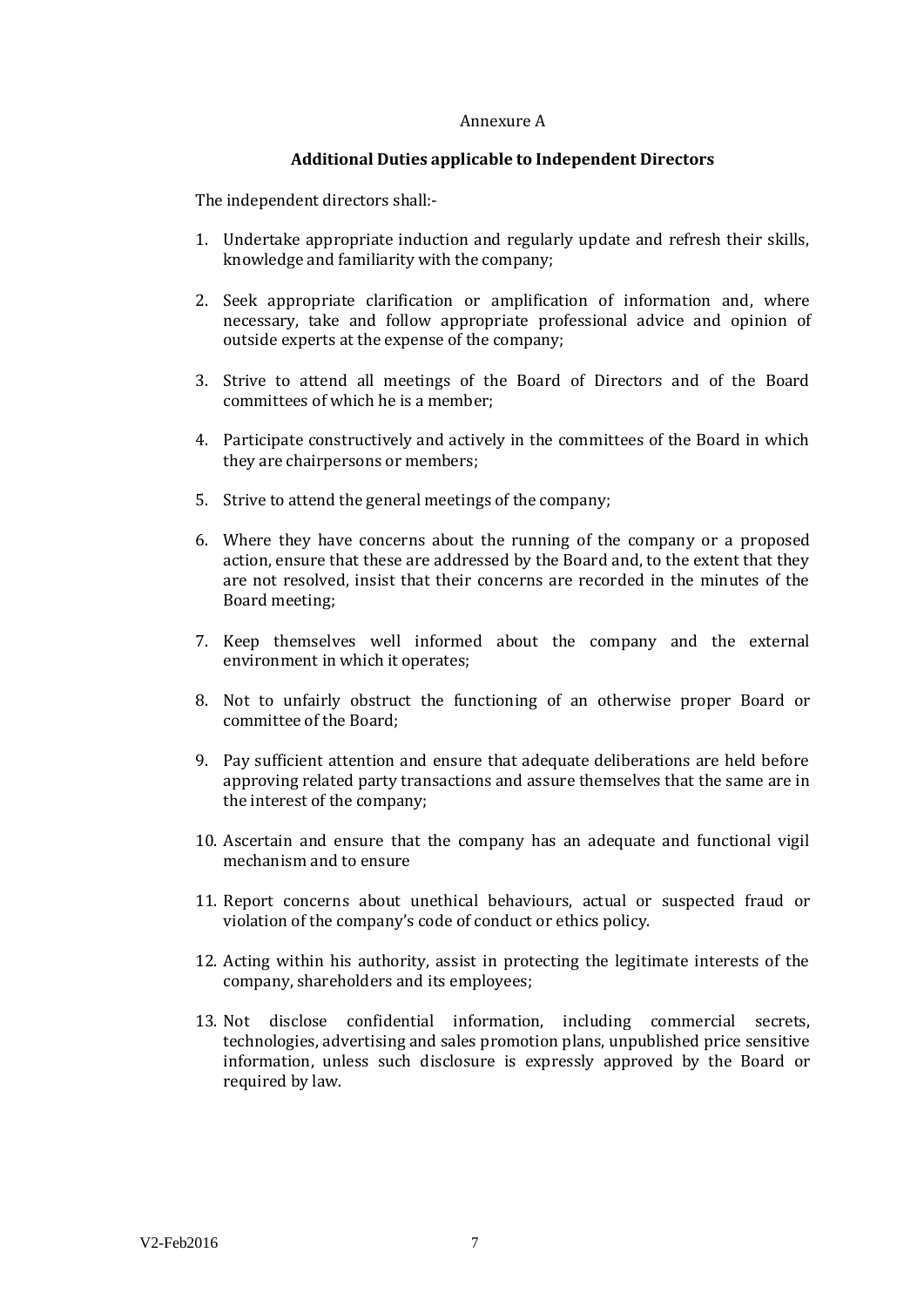Annexure B

Date

The Compliance Officer Jet Airways (India) Limited Siroya Centre Sahar Airport Road Andheri (East) Mumbai 400 099

Dear Sir,

### Sub.: **Confirmation of compliance with the Code of Business Conduct and Ethics**

Pursuant to the provisions of Regulation 26 (3) of SEBI (Listing Obligations and Disclosure Requirements) Regulations, 2015, I hereby confirm that I am familiar with and have duly complied with the Code of Business Conduct and Ethics of Jet Airways (India) Limited for the Financial Year\_\_\_\_\_\_.

| <b>SIGNATURE</b>   | ٠ |  |
|--------------------|---|--|
| <b>NAME</b>        | ٠ |  |
| <b>DESIGNATION</b> |   |  |